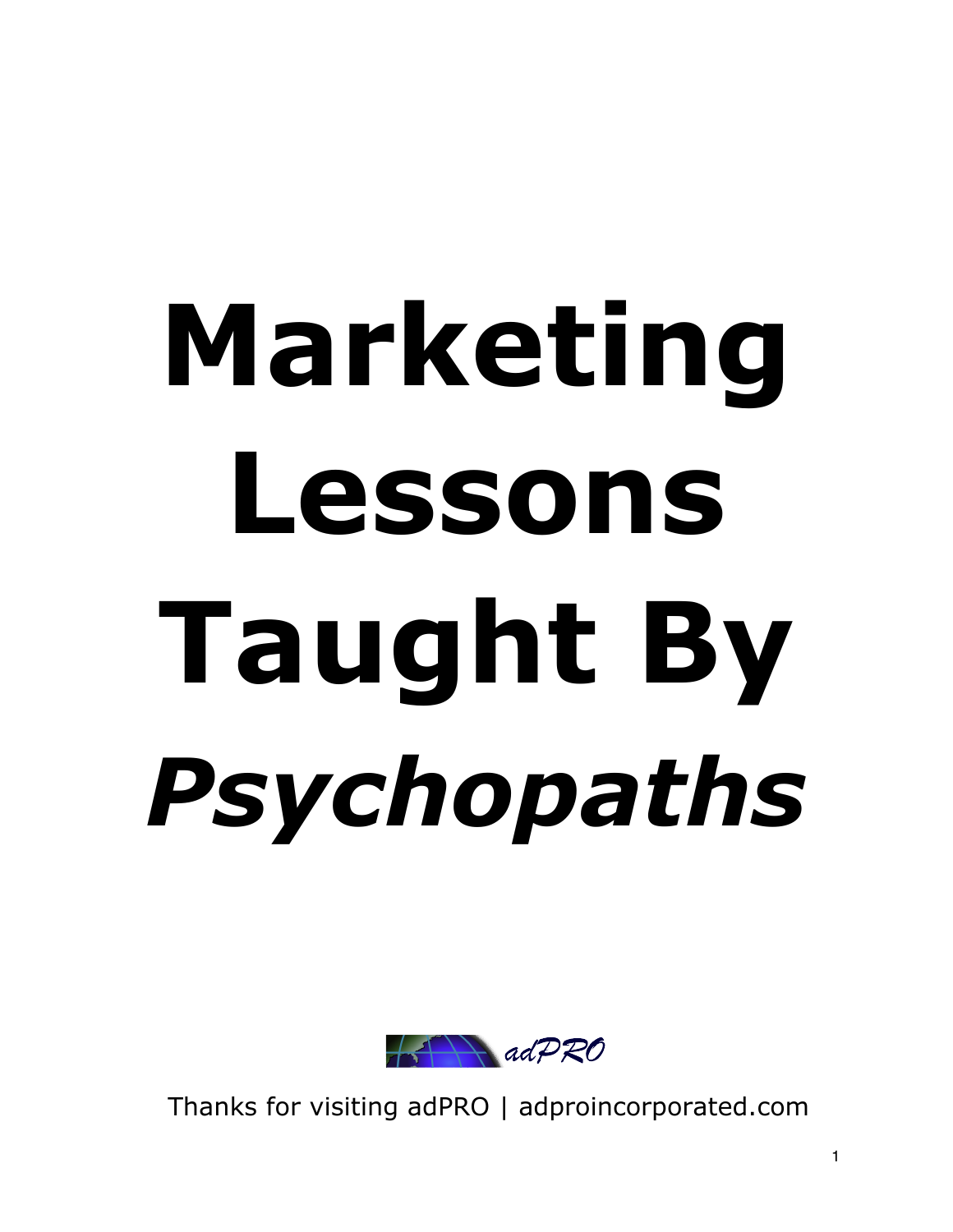In my never ending search for ways to better appeal to my audience, I sometimes venture into the dark recesses of the human psyche so that I might better understand my customers and even myself.

I'm not picking on psychopaths here. Nor am I villainizing them. As I understand it, psychopaths are born the way they are  $-$  it's not a choice.

A psychopath is generally someone who feels little or no real emotion, and instead has to fake it. They might lie a great deal. They have an inflated sense of self-worth. They use superficial charm and glibness to manipulate and con others. They lack remorse, guilt or empathy. And they constantly are in need of new stimulation.

About 1 out of 100 people are psychopaths. Odds are you know at least one, yet you might not realize it. Remember, most of them are not killers as the media might portray them.

But they can be incredibly charming and persuasive. Some psychopaths can find a person's weak spot in minutes,

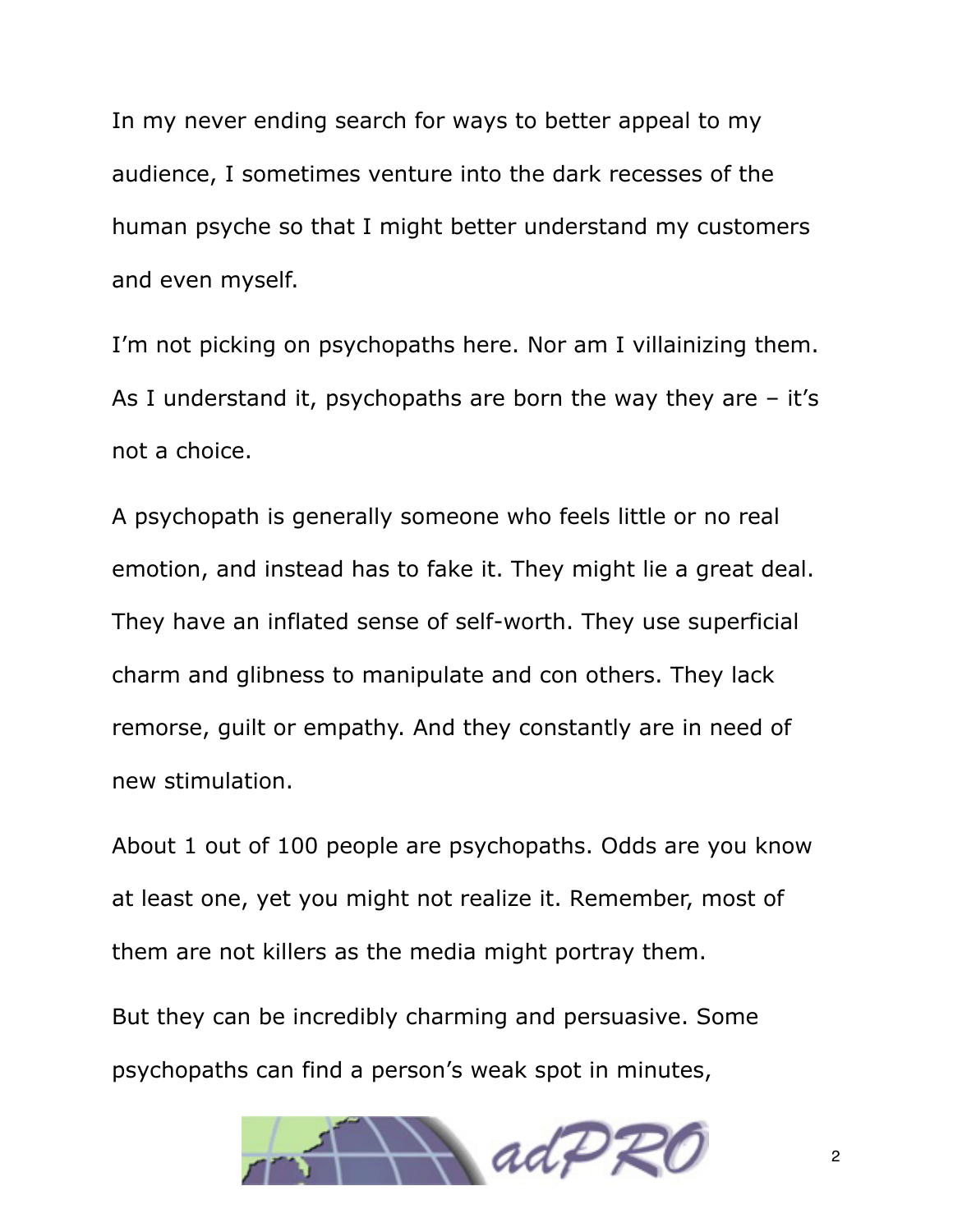manipulate that person using that knowledge, and actually make their target very happy and thankful to have been manipulated.

I've seen psychopaths at work. They fake emotions and use the techniques I'm about to cover to make people like them almost instantly.

Have you ever met someone and almost instantly thought you had a lot in common with them? Maybe you did – or maybe they were a psychopath adept at making you feel that way.

Now then, for those with active imaginations, I'm not recommending you turn into a psychopath when it comes to your marketing endeavors. And I'm certainly not suggesting you manipulate your prospects into becoming customers, either.

What I am suggesting is two-fold:

First, we can learn about influence from those who are skilled at it – and psychopaths tend to be especially adept at influencing others.

Second, forewarned is forearmed, which is to say once you are aware of these manipulation techniques, you will be better able to

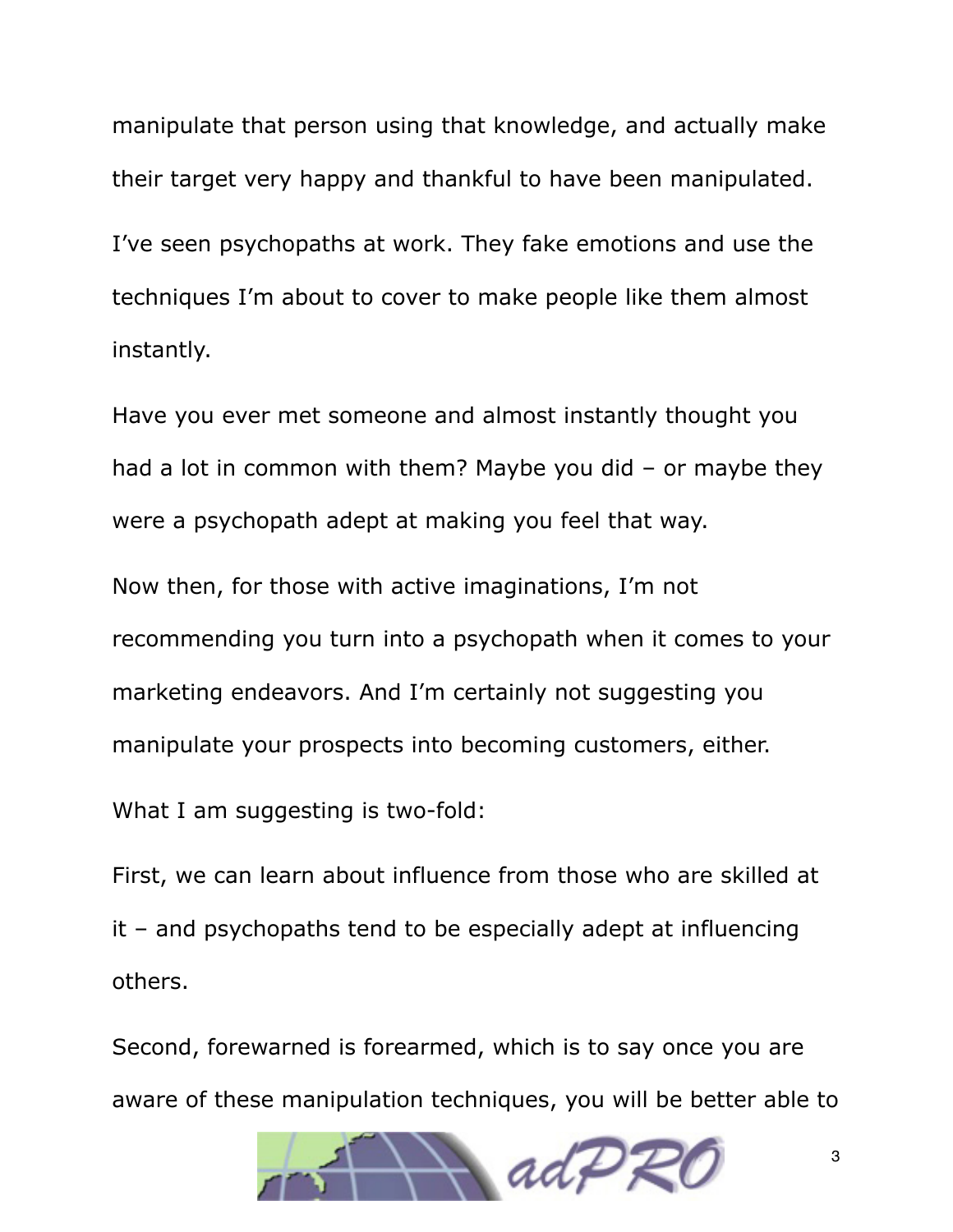recognize them when they are being used on you or even against you.

**Flattery:** This isn't just compliments and buttering you up, although that's a part of it. Psychopaths can hone in on your insecurities and then provide you with the reassurance you crave to make you feel better. This makes you like them, trust them, and follow their suggestions.

As Marketers we do a variation of this in sales letters, agitating the problem and making the prospect feel the pain of the problem before we offer the feel good solution.

**Favors and Gifts:** The psychopath will do you a favor or give you a gift you might not even want. But still, now you feel obligated when s/he asks you to do something for them.

We do this in marketing, don't we? We give away things, and in turn folks feel obligated to take a good look at what we're offering.

**False Intimacy:** They'll pretend to be interested in everything about you – your hobbies and interests, the kinds of music you

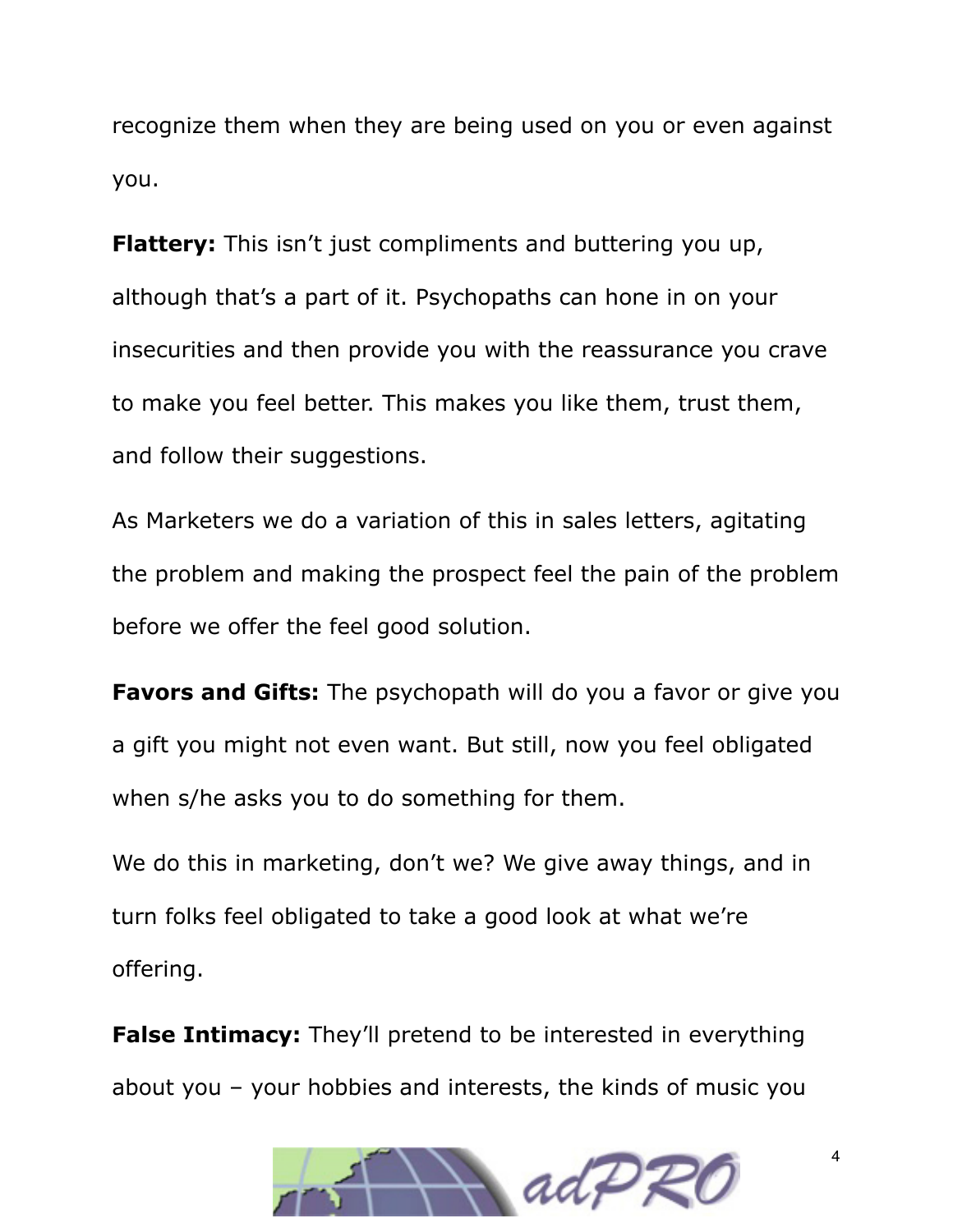like, your job, your family and so forth. Then they'll tell you fake secrets to create an even deeper intimacy, at which point you'll reciprocate and tell secrets about yourself. This is how a psychopath can go from 'stranger' to 'new best friend' in one or two meetings.

Again, marketers use a variation of this in sales copy, by first showing how similar we are to the prospect. "I had the same problem you do, here's my story with all my dark secrets, etc."

**False Expectations:** Psychopaths pretend things are already happening the way they want them to happen, before others even have a chance to think. So instead of asking, "Do you want to go to dinner?" They'll simply say, "Let's have dinner tonight, I'll meet you at Harvey's Grill at 8pm." You're not thinking IF you want to go to dinner, but instead you're already making plans to meet him there.

Marketers and sales people alike will often 'assume the sale' to get the prospect to simply go along, rather than feeling like they have to 'decide.'

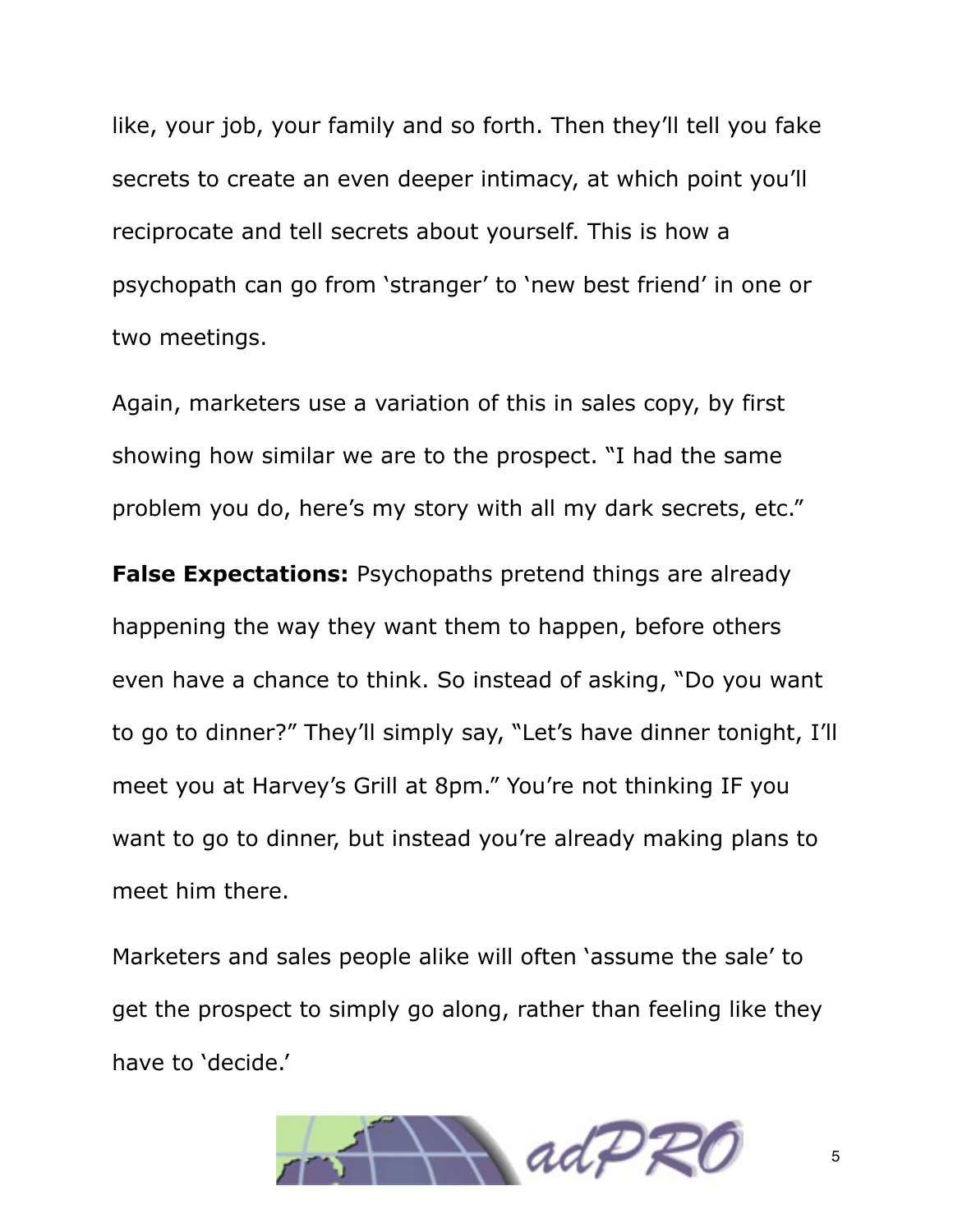**Silent Treatment:** Psychopaths will give random and unexpected silent treatments to throw you off. You might wonder if you did something wrong, and even try to make up for it with gifts or overt kindness. If you do, then the psychopath knows s/he's got you wrapped around their finger.

In marketing, going silent is seldom going to pay. Out of sight is very quickly out of mind.

**Over Asking:** This is crafty – the psychopath asks you for this BIG favor, knowing you'll balk. But then you feel bad that you had to say no. So when they now ask you for a small favor, you readily agree. Of course, it was the second request that they really wanted all along.

If you're not using this technique in marketing, you're probably losing money. Let's say you offer your live coaching class for \$1,000. Obviously a lot of prospects won't buy it, which is when you offer them a recorded version for a whole lot less money.

Or maybe you want a fairly big name marketer to do an interview with you. You've already started building a relationship with

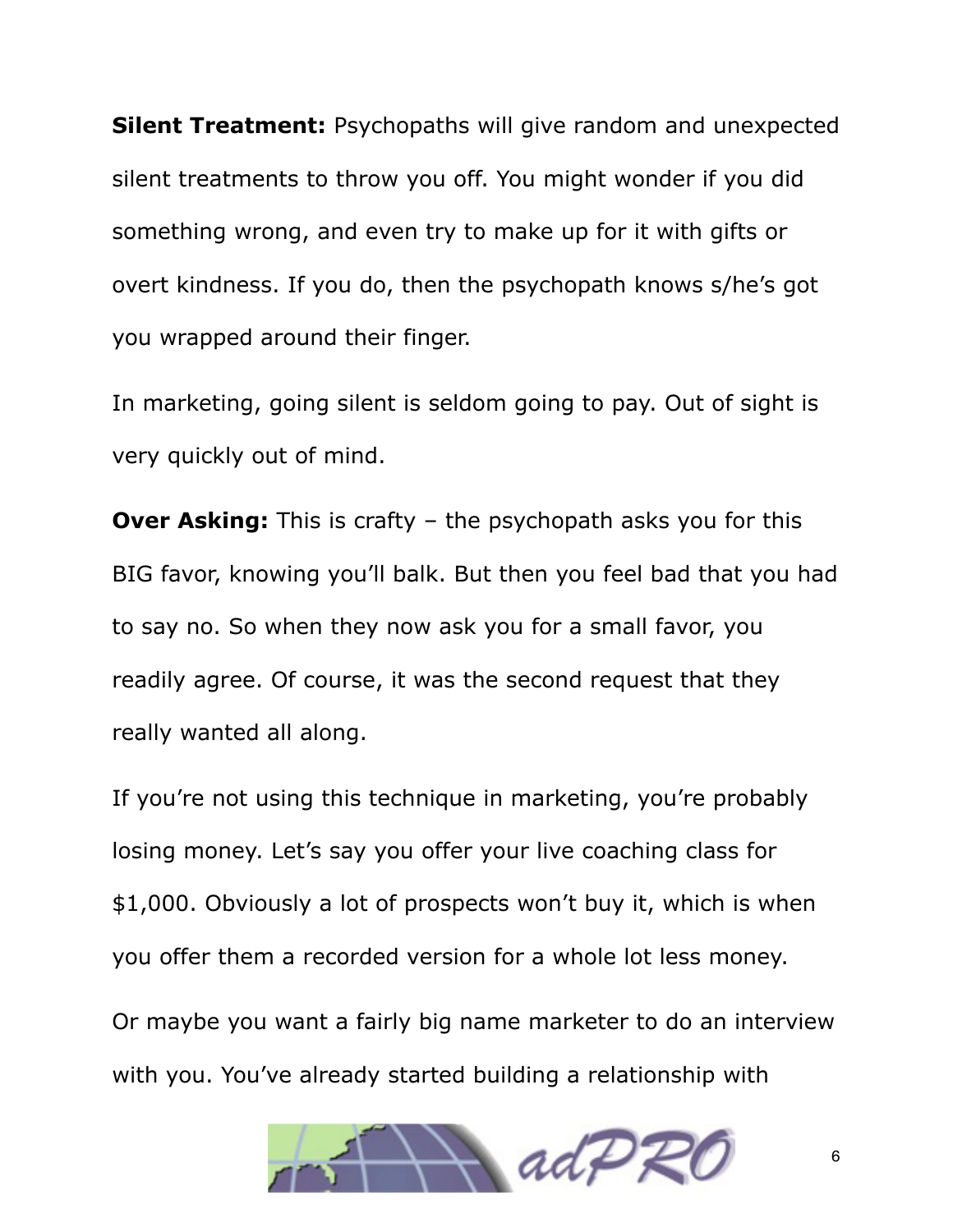them, so you ask if they would like to co-author a product with you. When they say no, you then ask for what you really wanted – a 30 minute interview. (Sneaky, right? But done correctly it does work, but only if you've already got a relationship with them.)

**False Equivalence:** A psychopath uses a logical fallacy to imply that if you don't do what they desire, then it means something else. For example, if you don't do what they want, then you don't love them, or you're stupid, or you're immature, etc.

I just want to note here that outside the realm of psychopaths, false equivalence generally means two things are given the same weight, even though they are radically unequal. For example, if you have a scientist backed with decades of research stating a fact, and a non-scientist sitting next to him denying the fact, it appears both have equal weight, when in fact the scientist is backed by 99% of his or her peers on the subject as well as thousands of scientific studies.

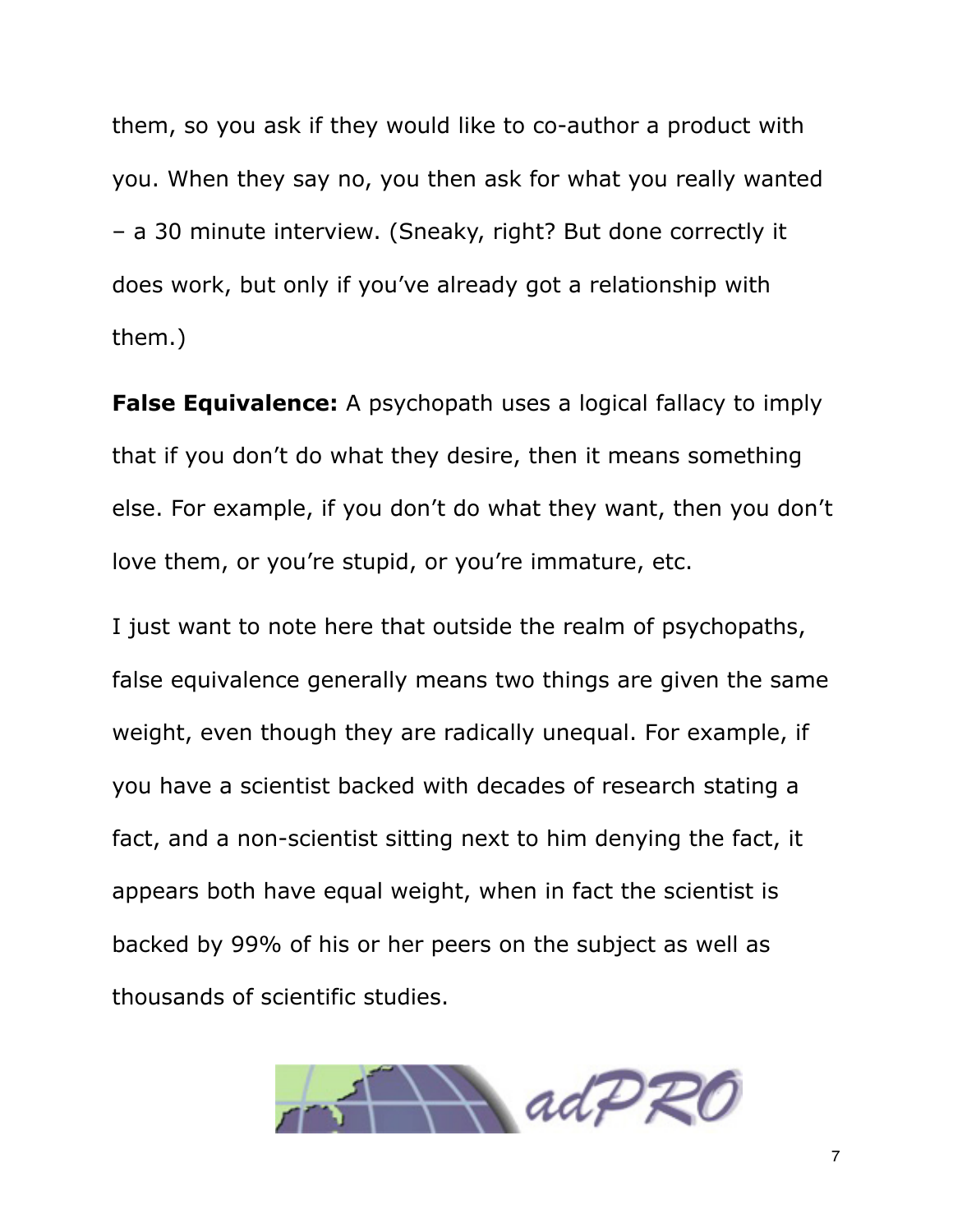In marketing, we can certainly use tactics like these to manipulate our customers, but it's shady at best. I do recommend you stay on the lookout for it.

You'll see this tactic used continuously on television and the internet, with ads telling you that you're not a man if you don't drink a certain drink, smoke a certain cigarette, drive a certain car and so forth.

Or if you don't own an iPhone, you're not part of the 'in' crowd. It would be like me telling you that if you don't subscribe to my newsletter, then you're a lousy marketer. That's blatant manipulation and in my opinion it's time marketers let this one go forever.

**Fake Normal:** They communicate that, "Everyone is doing this," so that the person feels inclined to do it, too.

We use this one a lot in marketing. "Everyone is grabbing ABC product, you better gets yours, too!"